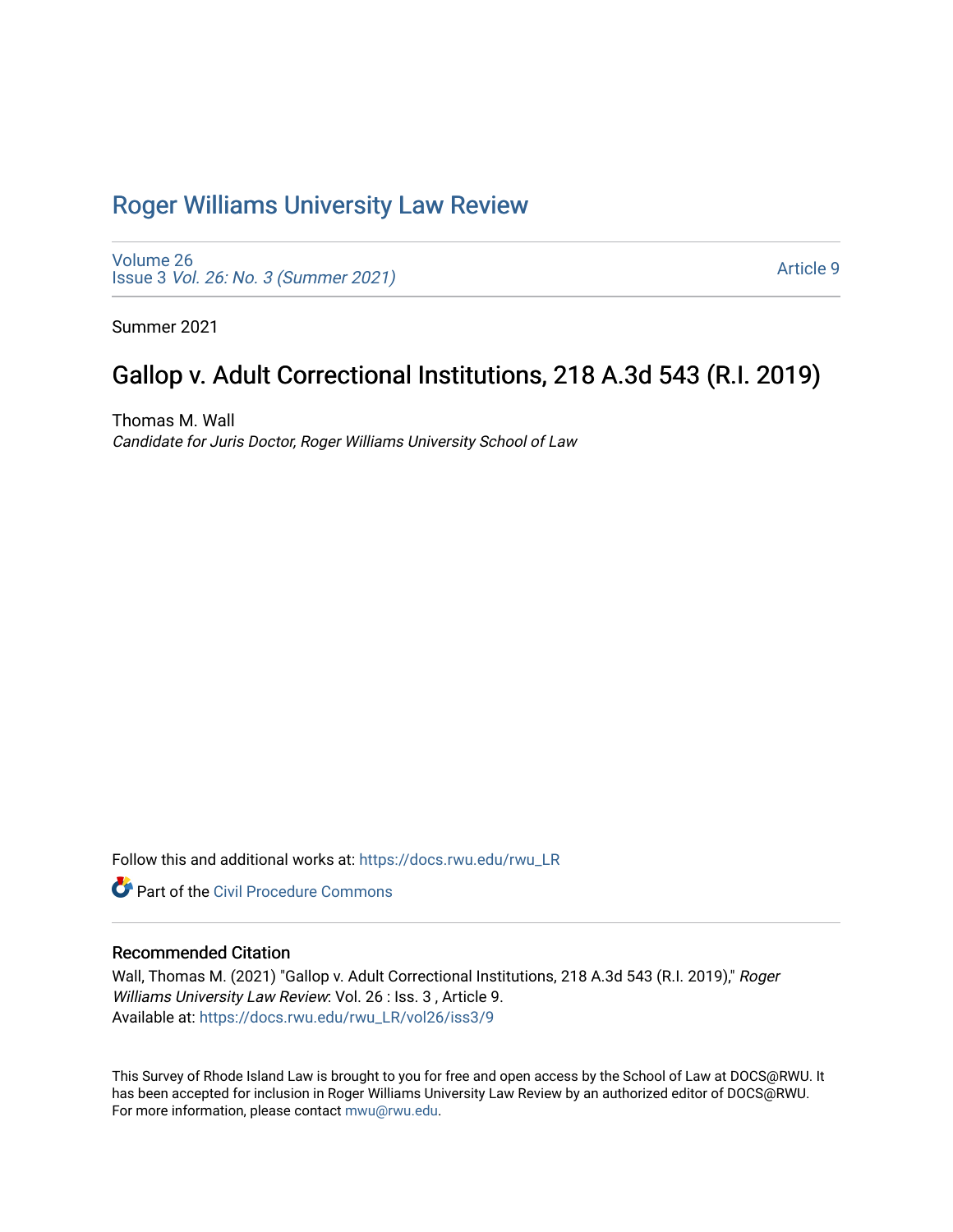**Civil Procedure.** *Gallop v. Adult Correctional Institutions*, 218 A.3d 543 (R.I. 2019). Where a plaintiff serving a life sentence files suit over an attack that occurred while the Plaintiff was in pretrial detention, and where that complaint was dismissed by the trial court under the state's civil death statute, the state's "raise-orwaive" rule controls the issue. Here, the "raise-or-waive" rule means that Plaintiff has waived the argument that the trial justice erred in failing to address his contention that the state's civil death statute is unconstitutional.

#### FACTS AND TRAVEL

On May 12, 2010, a jury convicted Dana Gallop (Plaintiff) of first-degree murder, felony assault, using a firearm when committing a crime of violence, carrying a pistol without license, and possession of arms by a person convicted of a crime of violence who is a fugitive from justice, and declared him a habitual offender.1 The trial justice sentenced him to two mandatory consecutive life sentences, in addition to a twenty-year sentence to be served consecutively with the second life sentence, and two tenyear sentences to run concurrently with the first life sentence.2 Plaintiff appealed and the Rhode Island Supreme Court affirmed.3

The present case came before the Rhode Island Supreme Court on October 2, 2019, and sprung from an incident that allegedly took place on April 26, 2010.4 The Plaintiff alleged that he was attacked by a fellow inmate, Rosado, while detained by Adult Correctional Institutions (ACI) and while awaiting trial on multiple counts related to a fatal shooting in Providence.5 Plaintiff alleged that as a result of the attack he suffered lacerations and permanent facial

<sup>1.</sup> Gallop v. Adult Correctional Institutions, 218 A.3d 543, 545 (R.I. 2019).

<sup>2</sup>*. Id.*

<sup>3</sup>*. Id.* (citing State v. Gallop, 89 A.3d 795, 806 (R.I. 2014)).

<sup>4</sup>*. Id.*

<sup>5</sup>*. Id.*

<sup>821</sup>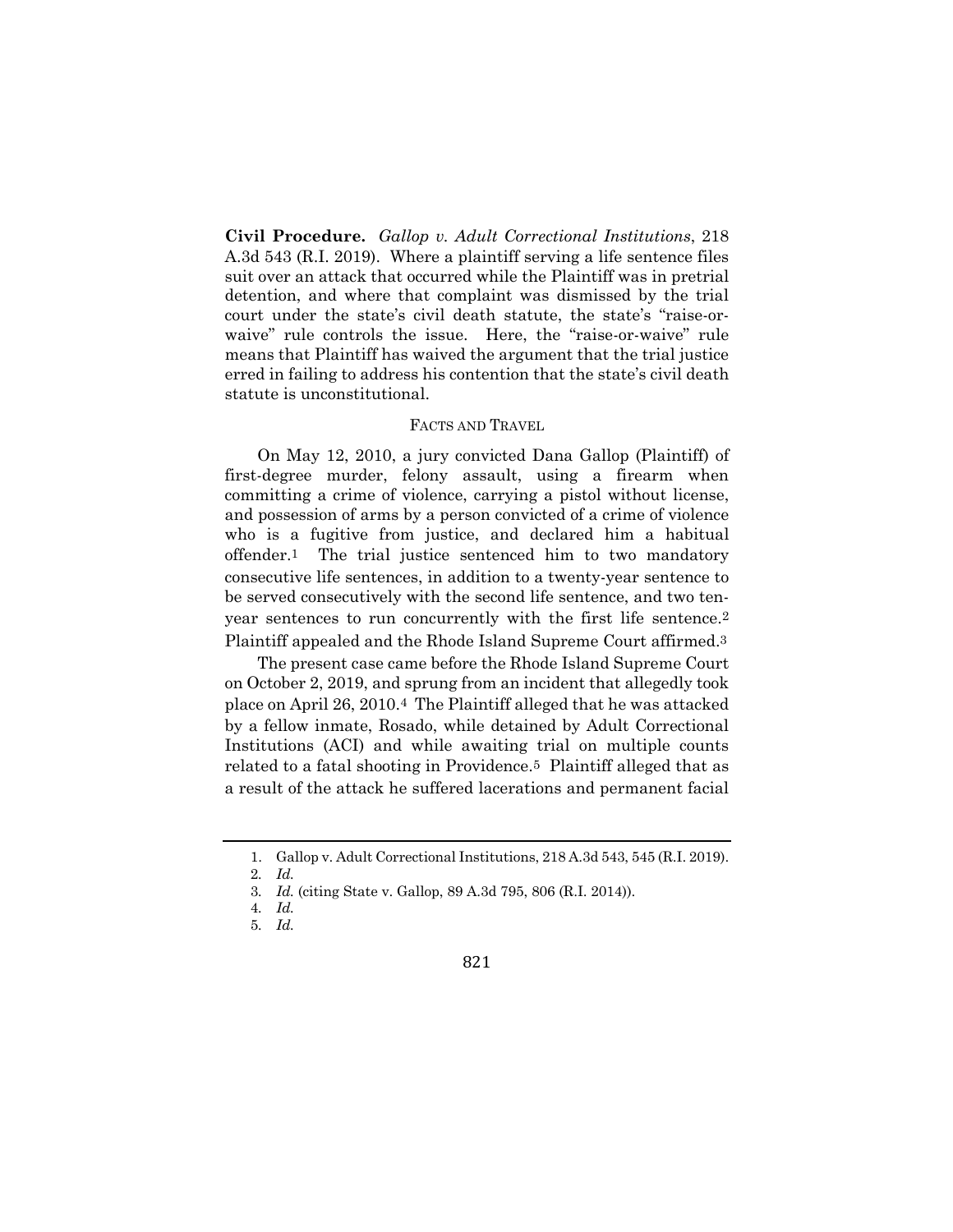scarring.6 Plaintiff alleged that the attack was made possible because Rosado reported his intent to attack Plaintiff to a correctional officer; that the officer spread the word of the planned attack among "various 'John Doe' defendants" beforehand; and finally that the officer "abandoned his post for eighteen minutes . . . to afford Rosado the opportunity to carry out the assault."7

On November 10, 2010, Plaintiff filed a civil complaint naming various defendants, including the State of Rhode Island and ACI, and alleging negligence for failing to properly protect him, in addition to several other tort claims.8 On April 11, 2013, Plaintiff filed an amended complaint that added two named defendants.<sup>9</sup> Significantly, Plaintiff's amended complaint did not add any state or federal constitutional claims.10

The day before the trial was to start, the trial justice *sua sponte*11 raised the issue of Rhode Island's civil death statute based on Plaintiff's consecutive life-imprisonment sentences.12 Defendants moved to dismiss the case under section 13-6-1 on the theory that the Plaintiff was civilly dead.13 The Plaintiff objected and motioned for leave to file a second amended complaint, this time adding a claim alleging violations of various constitutional provisions but containing essentially the same tort allegations as before.14 The trial justice granted the defendants' motion to dismiss based on section 13-6-1 and did not address the Plaintiff's

<sup>6</sup>*. Id.*

<sup>7</sup>*. Id.*

<sup>8.</sup> *Id*. "As part of that initial complaint, plaintiff also alleged several additional common law tort claims, including intentional infliction of emotional distress, conspiracy and joint enterprise resulting in assault and battery, implied breach of warranty, failure to maintain 'protective responsibilities[,]' and a violation of plaintiff's civil rights." *Id.*

<sup>9</sup>*. Id.*

<sup>10</sup>*. Id.* at 546.

<sup>11</sup>*. Black's Law Dictionary* defines *"sua sponte"* as "[w]ithout prompting or suggestion; on its own motion." *Sua sponte,* BLACK'S LAW DICTIONARY (5th Pocket ed. 2016).

<sup>12</sup>*. Gallop*, 218 A.3d at 546; *see also* 13 R.I. GEN. LAWS § 13-6-1 (civil death mandates that persons serving life sentences "shall be deemed to be dead in all respects, as if his or her natural death had taken place at the time of the conviction" and prohibits them from asserting civil actions).

<sup>13</sup>*. Id.*

<sup>14</sup>*. Id.*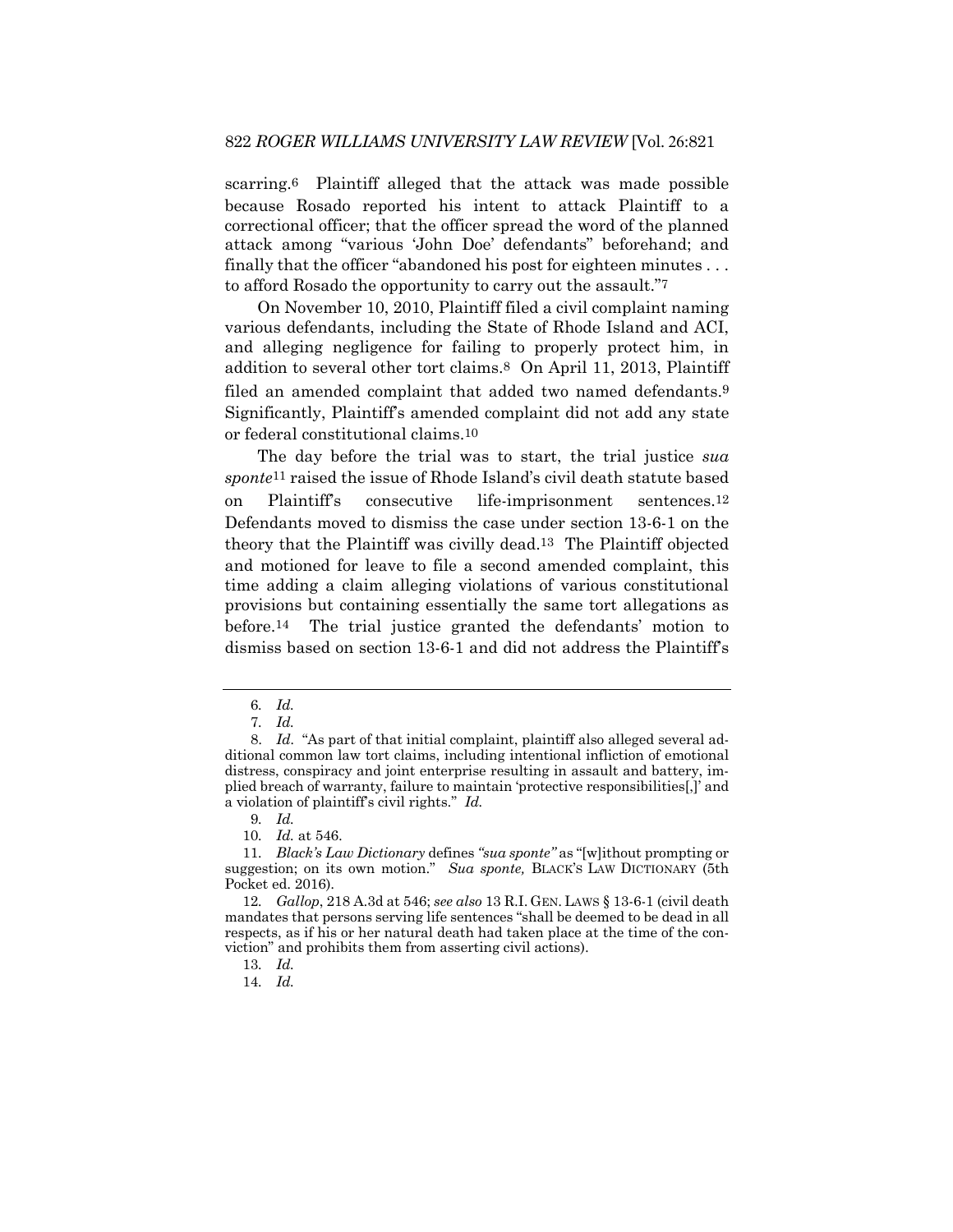motion for leave to file a second amended complaint. 15 The plaintiff appealed to the Rhode Island Supreme Court.16

The court held that the Plaintiff's civil rights were "extinguished by operation of law once his criminal conviction was affirmed" and, because there was no constitutional challenge to section 13-6-1, Plaintiff's argument was confined to the federal civil rights actions.17 Because the trial justice had dismissed the case without addressing the Plaintiff's second amended complaint, the court vacated the judgment and remanded it with directions to hear and decide the Plaintiff's motion.18

On remand, Plaintiff presented the arguments in reverse, arguing first that section 13-6-1 is unconstitutional and thus that his federal civil rights claims should go forward.19 Plaintiff then argued in the alternative that even if the federal civil rights claims were disallowed, the tort claims should proceed because section 13- 6-1 is unconstitutional.20 Finally, Plaintiff motioned for leave to file a second amended complaint, arguing that there would be no extreme prejudice to defendants if the motion were allowed.21 Defendants responded by pointing out that Plaintiff's federal and constitutional claims were first raised in the proposed second amended complaint and thus were not properly before the court and, moreover, that Plaintiff had already had six years to raise these constitutional claims and had failed to do so.22 The trial justice ultimately denied Plaintiff's motion to amend because the delay caused by filing the second amended complaint would result in extreme prejudice to the defendants.23 Plaintiff again appealed.

<sup>15</sup> *Id*.

<sup>16</sup>*. Id.*; *see also* Gallop v. Adult Correctional Institutions, 182 A.3d 1137, 1141 (R.I. 2018) (holding that "the [civil death] statute unambiguously declares that a person such as plaintiff, who is serving a life sentence, is deemed civilly dead and thus does not possess most commonly recognized civil rights").

<sup>17</sup>*. Gallop*, 213 A.3d at 546*.*

<sup>18</sup>*. Id.* at 547.

<sup>19</sup>*. Id.*

<sup>20</sup>*. Id.*

<sup>21</sup>*. Id.*

<sup>22</sup>*. Id.*

<sup>23</sup>*. Id.*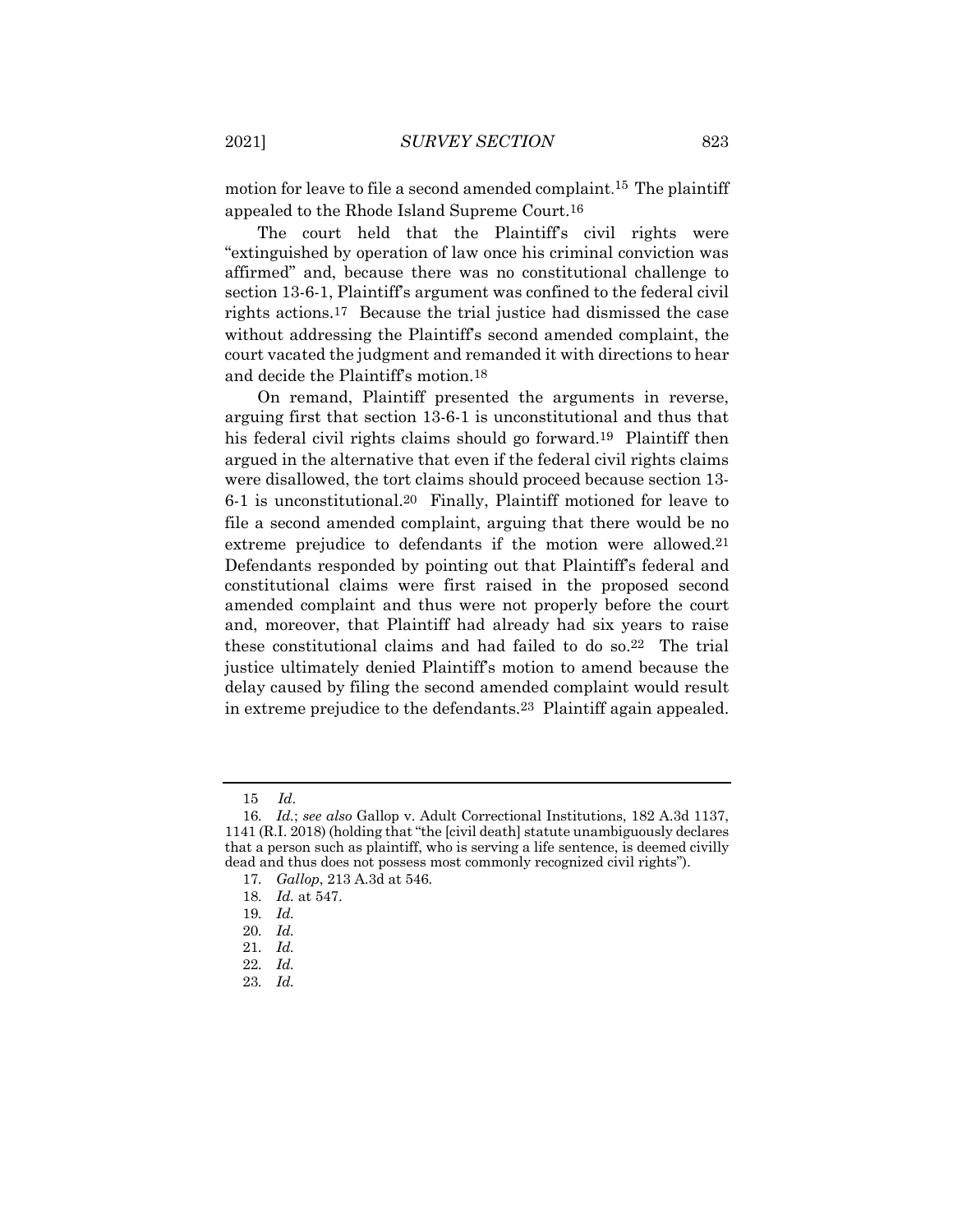#### ANALYSIS AND HOLDING

Upon review, the court affords great deference to the trial justice's ruling on a motion to amend.24 In this case the court noted that it will not disturb a trial justice's decision to grant or deny a motion to amend unless the hearing justice committed an abuse of discretion.25 Under this standard of review, the court first addressed whether the trial justice properly denied the Plaintiff's motion to amend. The court noted that after a pleading has been amended once, "leave to amend a pleading lies within the sound discretion of the trial justice" and need not be granted "when doing so would unduly prejudice the non-moving party."26 Factors indicating undue prejudice if a party were allowed to amend include "undue delay in seeking to amend the complaint without any reasonable explanation . . . or when the amendment would require a significant amount of new discovery."27 Abuse of discretion "occurs when a material factor deserving significant weight is ignored, when an improper factor is relied upon, or when all proper and no improper factors are assessed, but the court makes a serious mistake in weighing them."28

The court reviewed the record and found that the trial justice "properly weighed all factors without allocating weight to any improper factor" and that there was "more-than-adequate grounds" to support the decision.29 The court noted the trial justice's conclusion that "plaintiff's undue delay . . . would create substantial prejudice to defendants" because of the additional discovery required as well as the complexity of the statutory claims.30 The court found that the trial justice did not abuse her discretion31 and agreed with the trial justice's denial of the motion "based upon the proximity to the trial, additional significant discovery, and other

<sup>24</sup>*. Id.* at 548 (quoting Catucci v. Pacheco, 866 A.2d 509, 513 (R.I. 2005)).

<sup>25</sup>*. Id.* (quoting Barrette v. Yakavonis, 966 A.2d 1231, 1236 (R.I. 2009)).

<sup>26</sup>*. Id.* (quoting Weybosset Hill Investments, L.L.C. v. Rossi, 857 A.2d 231, 236 (R.I. 2004)).

<sup>27</sup>*. Id.* (quoting Faerber v. Cavanaugh, 568 A.2d 326, 330 (R.I. 2009)).

<sup>28</sup>*. Id.* at 549 (quoting Hogan v. McAndrew, 131 A.3d 717, 722 (R.I. 2016)).

<sup>29</sup>*. Id.*

<sup>30</sup>*. Id.*

<sup>31</sup>*. Id.*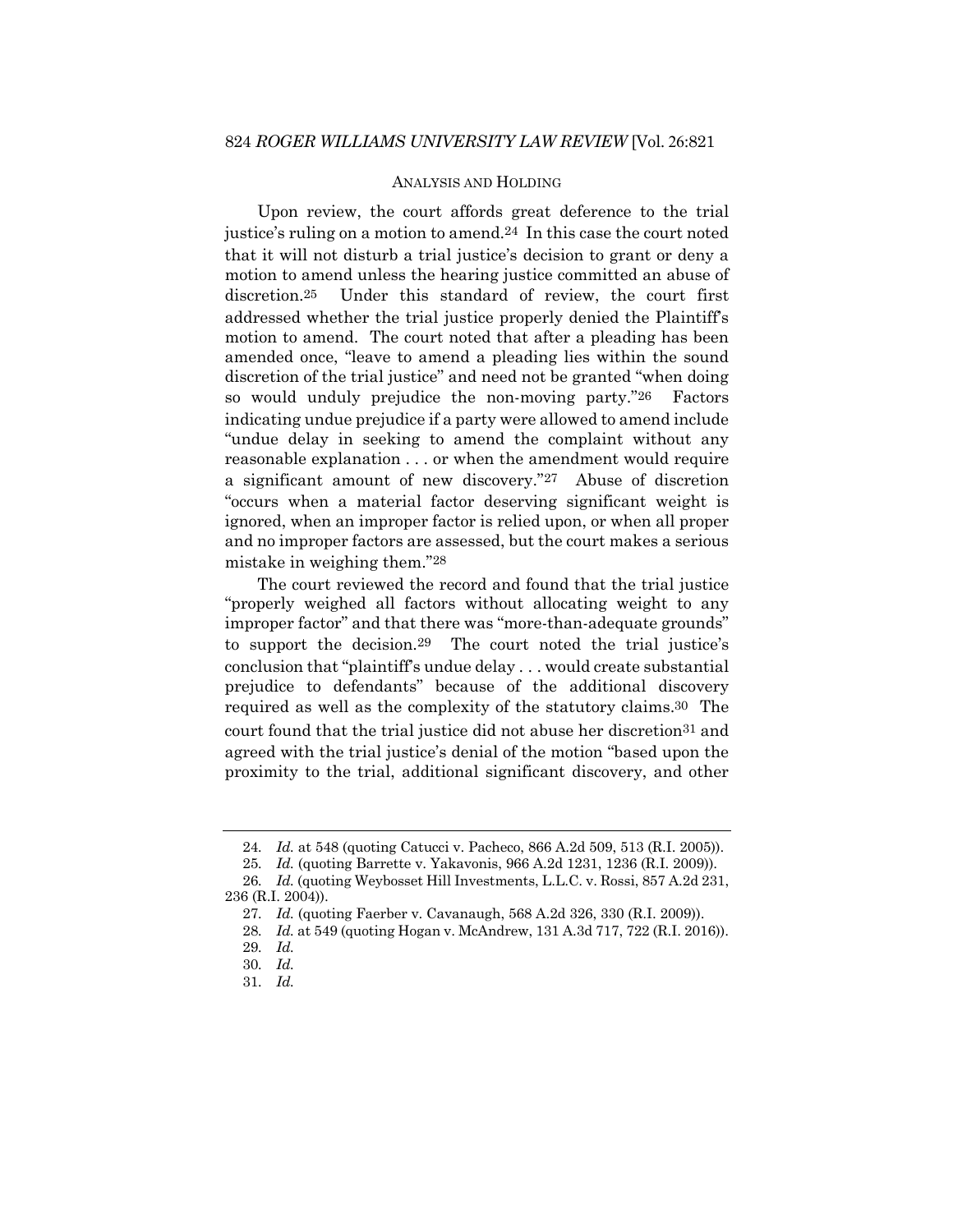pleadings needed in lateness of filing the motion"32 noting that the record established "ample grounds supporting the trial justice's decision."33

Having found no abuse of discretion on the part of the trial justice,34 the court moved on to the issue of the constitutionality of section 13-6-1 and found that the issue was barred by the state's "raise-or-waive" rule.35 The "raise-or-waive" rule, whereby a party "cannot raise an objection or advance a new theory on appeal if it was not raised before the trial court,"36 is "staunchly adhered to" by the court.37 As part of its analysis, the court considered an exception that "arises when basic constitutional rights are involved"38 and would apply if "the alleged error [was] more than harmless" and "implicate<sup>[d]</sup> an issue of constitutional dimension derived from a novel rule of law that could not reasonably have been known to counsel at the time of trial."39 The court concluded that because this case did not involve a novel rule of law that could not reasonably have been known to counsel at the time of trial, this case did not fall under the exception, and therefore, Plaintiff's opportunity to discuss the constitutionality of section 13-6-1 had passed.40

#### **COMMENTARY**

The facts of this case neatly illustrate a complication created by the civil death statute in Rhode Island, namely: if an inmate serving a life sentence is considered civilly dead, what redress does that inmate have when he or she is injured while serving out the life sentence under the state's care?

<sup>32</sup>*. Id.*

<sup>33</sup>*. Id.* Noting that the trial justice observed that "the case would really have to start [over] from square one," the court agreed that plaintiff's undue delay in bringing his new claims would create substantial prejudice for defendants, and that no reasonable explanation for the delay was ever provided by plaintiff." *Id.*

<sup>34</sup>*. Id.*

<sup>35</sup>*. Id.* at 550.

<sup>36</sup>*. Id.* (quoting Cusick v. Cusick, 210 A.3d 1199, 1203 (R.I. 2019)).

<sup>37</sup>*. Id.* (quoting *Cusick*, 210 A.3d at 1204).

<sup>38</sup>*. Id.*

<sup>39</sup>*. Id.* (quoting *In re* Miguel A*.*, 990 A.2d 1223, 1226 (R.I. 2010)).

<sup>40</sup>*. Id.*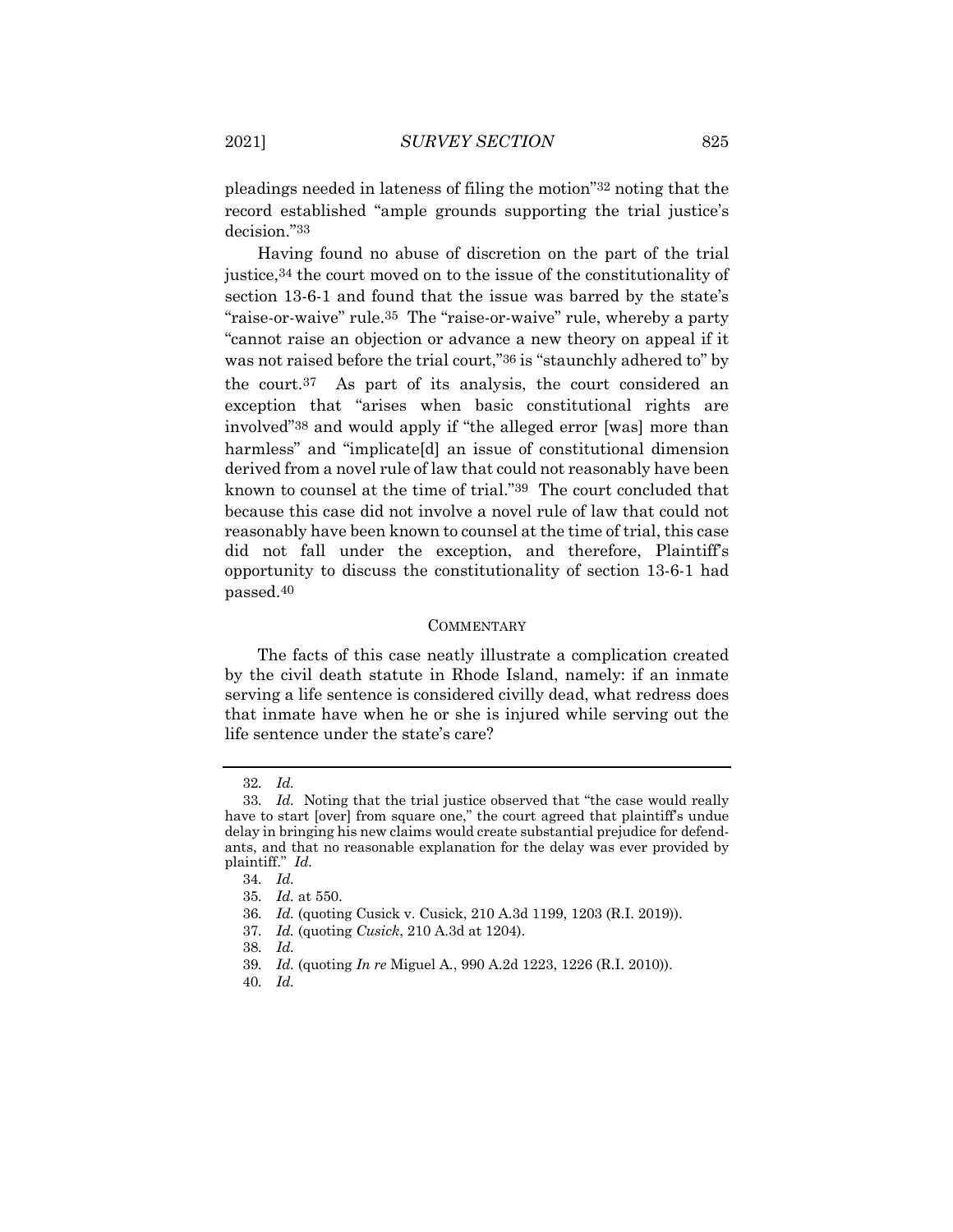On the one hand, such an inmate is clearly alive. The aggregate amount of money it costs the state to take care of the inmate—to clothe, house, feed, and care for the inmate when ill attest to the fact that the inmate is alive. So long as he remains in the facility, the inmate is also dependent upon the state—he is unable to clothe, house, or feed himself. Moreover, the inmate is not stationary or in a fixed position: an inmate quite likely moves around the facility and encounters other inmates and staff during his day-to-day affairs. On the other hand, the civil death statute means that the inmate is dead "as if his or her natural death had taken place at the time of the conviction."41 Under such circumstances it seems inevitable that at some point an accident or fight may occur or perhaps negligence on the part of a prison guard, janitor, or some employee on the food service staff.

This situation is untenable: the civil death statute leaves the inmate in an impossible position, both "dead" but also very much alive and still capable of being physically injured. Because the statute "imposes a complete bar on life-prisoners' right to access courts" it is potentially violative of the Access to Courts Clause of the Rhode Island Constitution.42 The statute places the court in the awkward position of having to consider how a dead person can suffer injury at the hands of the state in whose charge he has been entrusted. In this case, the court seemed caught between a rock and a hard place as it explains how a plaintiff who is "civilly dead" is also owed "at the very least" a reasoned decision on the motion for leave to file an amended complaint.43

The court pointed out that that the civil death statute has been "on the books" since it was enacted in 190944 and "reiterated" the principle that "repeal is the province of the Legislature."45 In the end, however, the court held that the plaintiff could only argue his constitutional claims if they had been allowed in on a second amended complaint, but they were not. The court's conclusion that the "raise-or-waive" rule controls here seems correct and, further,

<sup>41</sup>*. See* 13 R.I. GEN. LAWS § 13-6-1.

<sup>42</sup>*. See* James Michael Kovach, Comment, *Life and Civil Death in the Ocean State: Resurrecting Life-Prisoners' Right to Access Courts in Rhode Island*, 24 ROGER WILLIAMS U. L. REV. 400, 411 (2019).

<sup>43</sup>*. Gallop*, 213 A.3d at 549.

<sup>44</sup>*. Id.* at 550.

<sup>45</sup>*. Id.* at 546.